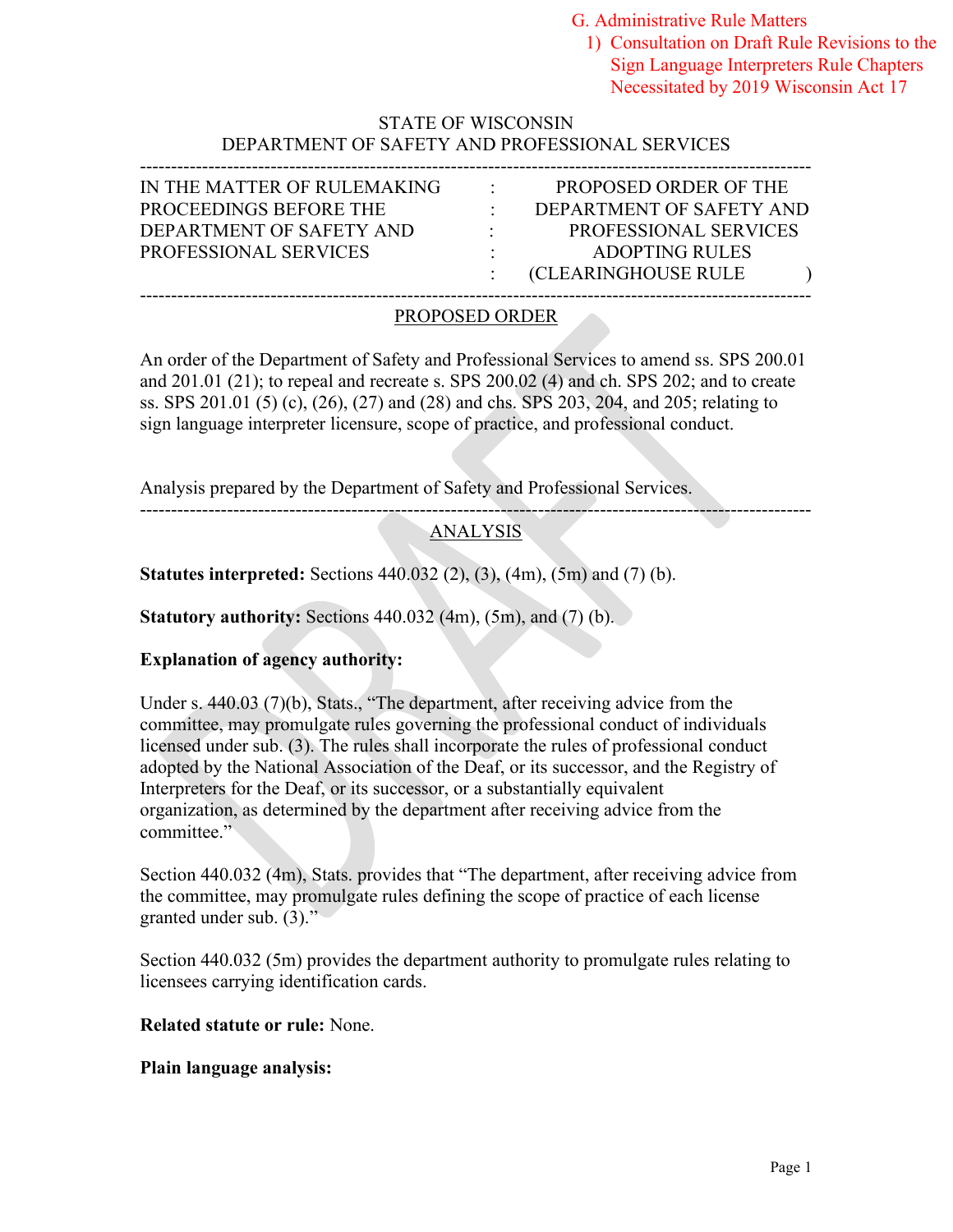In light of 2019 Wisconsin Act 17 the department must revise its rules to ensure they match new statutory requirements as well as industry practice generally. This includes revising the rules to ensure references to state agencies are correct and that the rule text conforms to current drafting standards. Additionally, the professional code of conduct for sign language interpreters are revised to add several provisions that are included in the national industry standards but not currently included in ch. SPS 201, the professional conduct chapter. This includes provisions stating that the following conduct is unprofessional conduct subject to discipline:

- Failing to maintain a professional demeanor when working with consumers, colleagues, interns, or students.
- Failing to honor professional commitments or terminating assignments, unless fair and justifiable grounds exist.
- Failing to inform appropriate parties in a timely manner when delayed or unable to fulfill assignments.

Further, the rule project includes new provisions specifying that licensees must carry an identification card and the content of that card. The administrative rules relating to exemptions from licensure for sign-language interpreting practice are also revised as a result of legislative changes to streamline this process. Finally, rules are promulgated to express the statutory requirements for licensure in the form of a list of required components that must submitted as part of the application process for licensure.

# **Summary of, and comparison with, existing or proposed federal regulation:** None.

# **Summary of public comments received on statement of scope and a description of how and to what extent those comments and feedback were taken into account in drafting the proposed rule:** N/A.

# **Comparison with rules in adjacent states:**

**Illinois**: Illinois law does not appear to require sign language interpreters to carry an identification card. Illinois sign language interpreter's professional code of conduct expressly adopts the RID/NAD standards and also includes provisions making it unprofessional conduct to extend an assignment solely for the purpose of financial gain, interjecting personal opinion, delegating assignments to unqualified or unlicensed persons, accepting or performing assignments that the licensee knows or has reason to know they are not competent to perform, and exploiting a consumer (68 IL Admin. Code § 1515.130).

Illinois offers interpreter licenses at four proficiency levels including provisional, intermediate, advanced, and master. Each successive level may perform services that each level beneath it may perform in addition to the services unique to its level. A provisional level licensee can provide vocational rehabilitation services, community education and recreation programs, and live entertainment. Intermediate level interpreters can provide interpretation in a larger variety of education settings, some medical settings, and may interpret via video relay. Advanced level practitioners can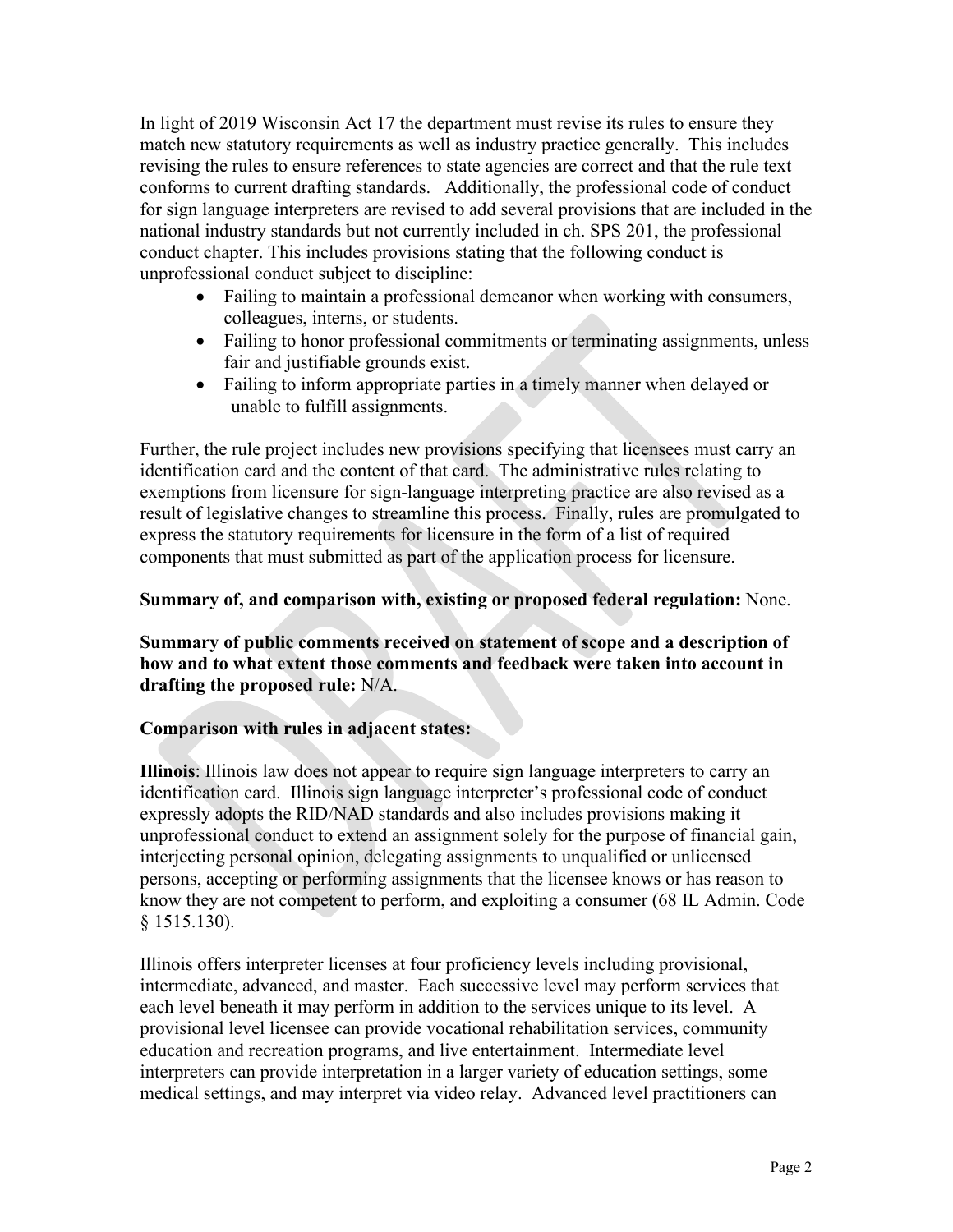provide services in a greater variety of medical settings, including mental health, as well as financial services and civil or misdemeanor legal matters. Finally, a master level credential holder can provide services in felony legal matters (68 IL Admin. Code § 1515.90).

Illinois exempts religious services, emergency medical services, educational services if done in compliance with board of education rules, interpretation services provided at the request of the deaf individual so long as the interpreter informs the person they are not licensed, and practice by interpreters licensed in another jurisdiction so long as services are provided less than 14 days per year in the state or are performed via video or telephone conference (225 ILCS 443/25).

**Iowa**: Interpreters and transliteraters must be licensed to practice in Iowa, with the exception of out of state licensees performing services no more than 14 days in a year in Iowa, individuals providing interpreting services for religious services, emergency situations, individuals providing interpretation services on a substitute basis in an educational setting so long as it is for no more than 30 school days per year, and students in an interpreting school (IA Stats. § 154E.4).

Temporary licenses are available to those who do not have a full license, and are valid for two years and may be renewed once. In order to maintain the temporary license, the temporary license holder must be supervised by a licensee at least six times per year in performing services for a client, and the supervisor must provide feedback on how to improve the temporary license holder's skills (645 IA Admin. Code § 361.3(1)). Iowa does not have multiple levels of sign language interpreter licensure. Applicants for full licensure must submit an application form, pay the required fee, and demonstrate that they have passed one of the following examinations or holds one of the following certifications:

(1) Passes the National Association of the Deaf/Registry of Interpreters for the Deaf (NAD/RID) National Interpreter Certification (NIC) examination after November 30, 2011; or

(2) Passes one of the following examinations administered by the Registry of Interpreters for the Deaf (RID):

1. Oral Transliteration Certificate (OTC); or

2. Certified Deaf Interpreter (CDI); or

(3) Passes the Educational Interpreter Performance Assessment (EIPA) with a score of 3.5 or above after December 31, 1999; or

(4) Passes the Cued Language Transliterator National Certification Examination (CLTNCE) administered by The National Certifying Body for Cued Language Transliterators; or

(5) Currently holds one of the following NAD/RID certifications awarded through November 30, 2011, by the National Council on Interpreting (NCI):

1. National Interpreter Certification (NIC); or

2. National Interpreter Certification Advanced (NIC Advanced); or

3. National Interpreter Certification Master (NIC Master); or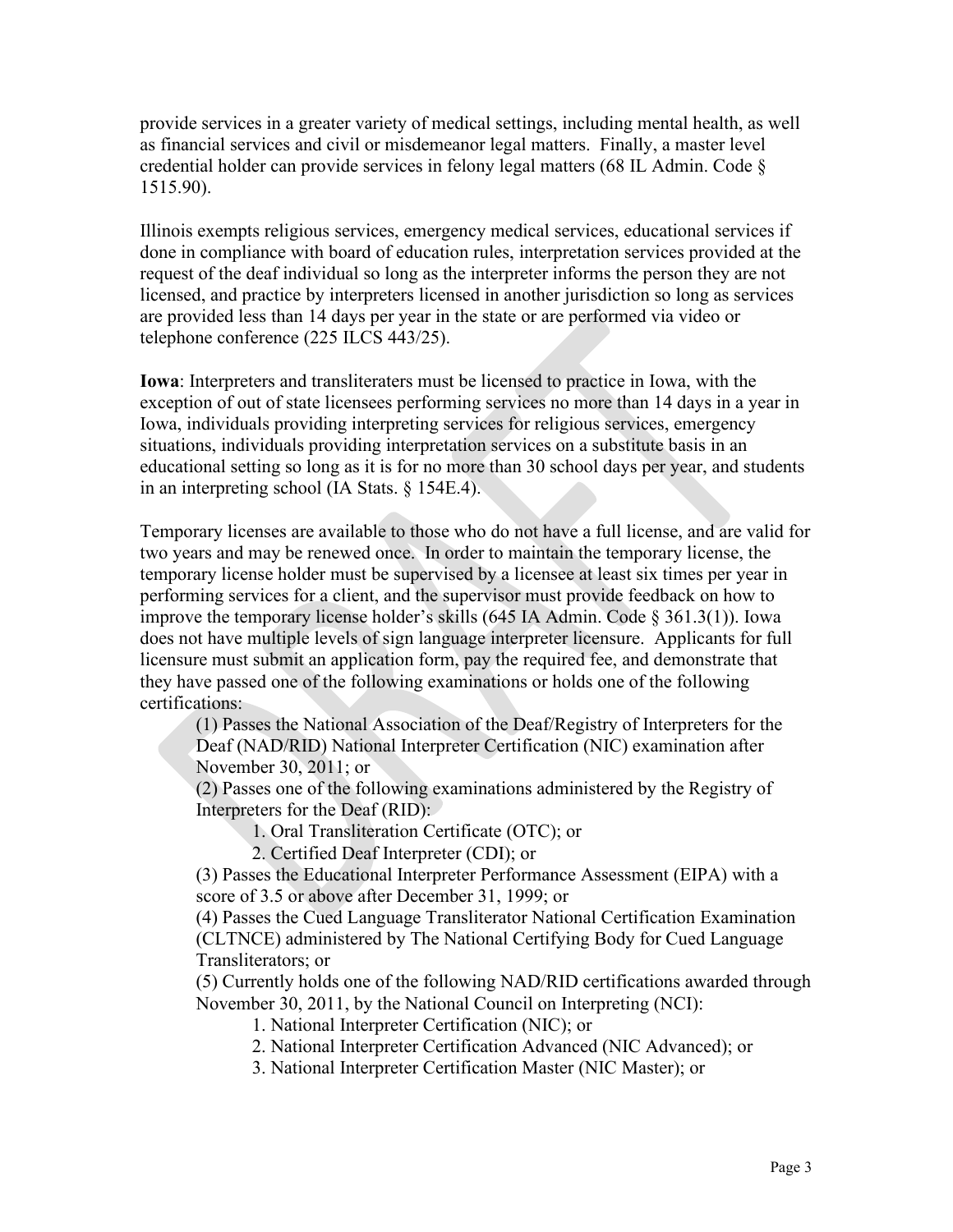(6) Currently holds one of the following certifications previously awarded by the RID:

- 1. Certificate of Interpretation (CI); or
- 2. Certificate of Transliteration (CT); or
- 3. Certificate of Interpretation and Certificate of Transliteration; or
- 4. Interpretation Certificate/Transliteration Certificate (IC/TC); or
- 5. Comprehensive Skills Certificate (CSC); or

(7) Currently holds one of the following certifications previously awarded by the National Association of the Deaf (NAD):

- 1. NAD III (Generalist); or
- 2. NAD IV (Advanced); or
- 3. NAD V (Master)

(645 IA Admin. Code § 645.361.2).

Iowa does not appear to require licensee's to carry an identification card. Iowa statutes do require licensees to maintain a professional demeanor while providing services, refrain from interjecting personal opinion, shall treat people fairly and respectfully, use discretion in accepting assignments, and shall be a life-long learner (IA Stats. § 154E.3 (3)).

**Michigan**: Michigan requires that a sign-language interpreter have at least one of the following certifications, with an EIPA allowing practice in an elementary or secondary education setting:

(1) All of the following certifications are recognized in this state:

(a) The following certification evaluated by this state:

- (ii) Michigan BEI I.
- (iii) Michigan BEI II.
- (iv) Michigan BEI III.

(v) Deaf Interpreter (DI).

(b) EIPA as provided in R 393.5026.

- (c) A certification from another state having a reciprocal agreement with MI.
- (d) National certifications recognized by the RID.
- (e) Equivalent certification recognized by the RID or the division.

(MI Admin. Code § R393.5023 (1)).

A person with one of the above certifications is classified as either a level 1, 2, 3 or educational licensee. Level 1 licensees must have either a Michigan BEI-I certification or a RID TC, IC or NAD 3 or DI and may perform interpreting services in "low-risk" environments, excluding health, mental health, finance, law, employment, and government. A level 2 licensee can practice in "medium to high" risk environments. This includes finance, tax, employment matters, and healthcare settings. Level 2 licensees must have at least a Michigan BEI-II certification or a RID CI, CT, NIC or OTC, or a NAD 4. A level 3 licensee may perform interpreting services in a legal environment. Level 3 licensees must have a Michigan BEI-III certification plus 4 years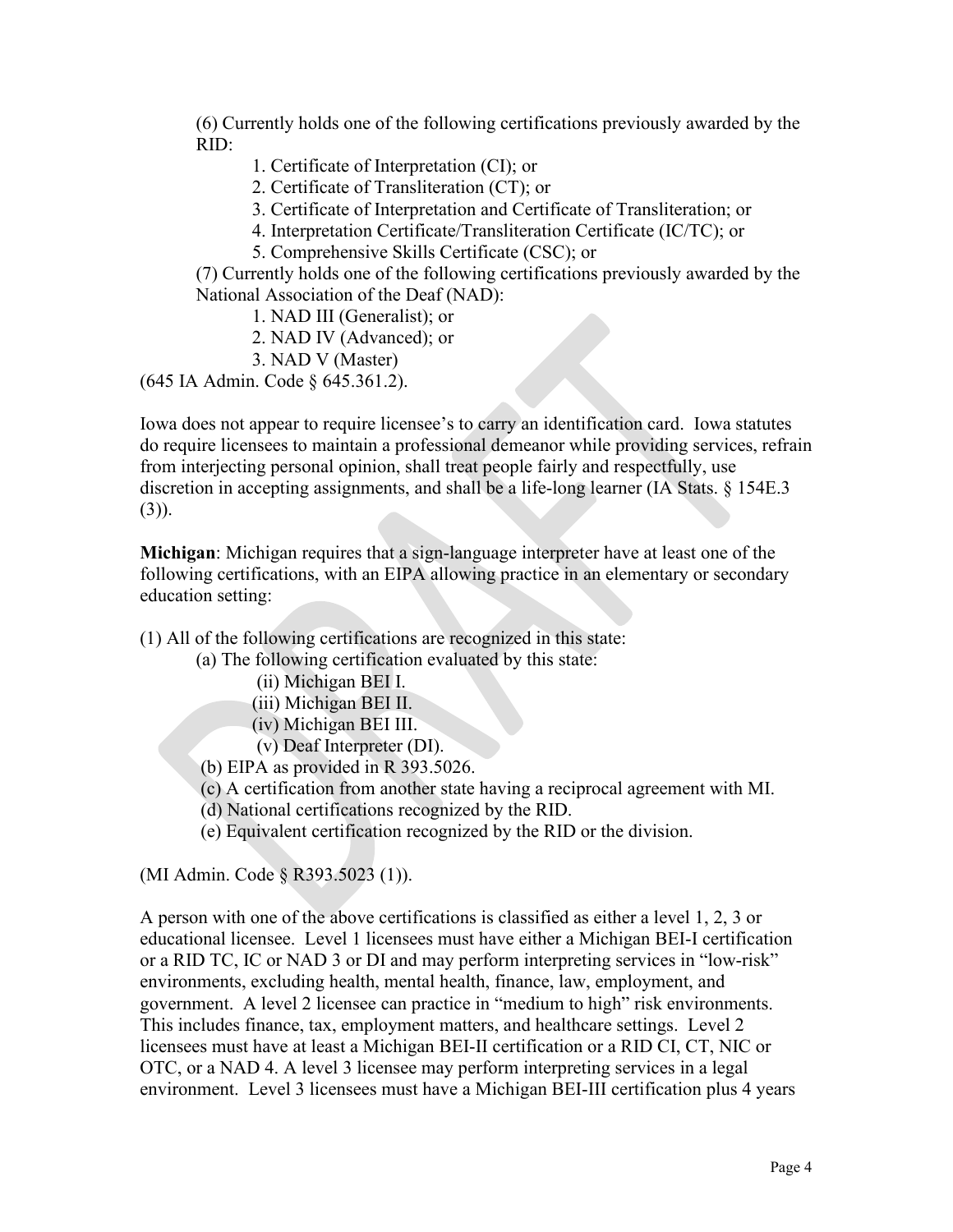of experience, or one of a variety of RID certifications, usually also with at least 4 years of experience (MI Admin Code § R393.5024).

There are several exemptions to the licensing requirements. Individuals signing with an artistic purpose, such as in a live performance, do not need to be licensed. Nor do individuals providing interpretation services in an emergency situation if no licensed interpreter is available. If an elementary or secondary school is unable to find a person with an EIPA credential, they may apply for an exception (MI Admin. Rules § R393.5027).

Michigan adopts the NAD-RID code of professional conduct (MI Admin. Rules § R393.5052). Michigan sign-language interpreters must complete at least 8 CEUs of continuing education in each four-year credentialing cycle. A CEU is 10 clock-hours of instruction (MI Admin Rules § R393.5081). Michigan does not appear to require practitioners to carry an identification card.

**Minnesota:** Minnesota generally does not require licensure for sign-language interpreters or transliterators. Licensure is required to provide services for a public school district must have a certification from NAD or RID and complete a sign language training program from an accredited educational institution (Minn. Stats. § 122A.31).

# **Summary of factual data and analytical methodologies:**

The department must revise its rules relating to sign language interpreter licensure in light of changes to profession and the credentialing of sign language interpreters enacted by 2019 Wisconsin Act 17.

# **Analysis and supporting documents used to determine effect on small business or in preparation of economic impact analysis:**

The rule draft will be posted for 14 days on the department's website to solicit economic impact comments from small businesses.

#### **Fiscal Estimate and Economic Impact Analysis:**

The fiscal estimate and economic impact analysis will be attached upon completion.

#### **Effect on small business**:

These proposed rules do not have an economic impact on small businesses, as defined in s. 227.114 (1), Stats. The Department's Regulatory Review Coordinator may be contacted by email at Daniel. Hereth  $@w$  is consin.gov, or by calling (608) 267-2435.

#### **Agency contact person**: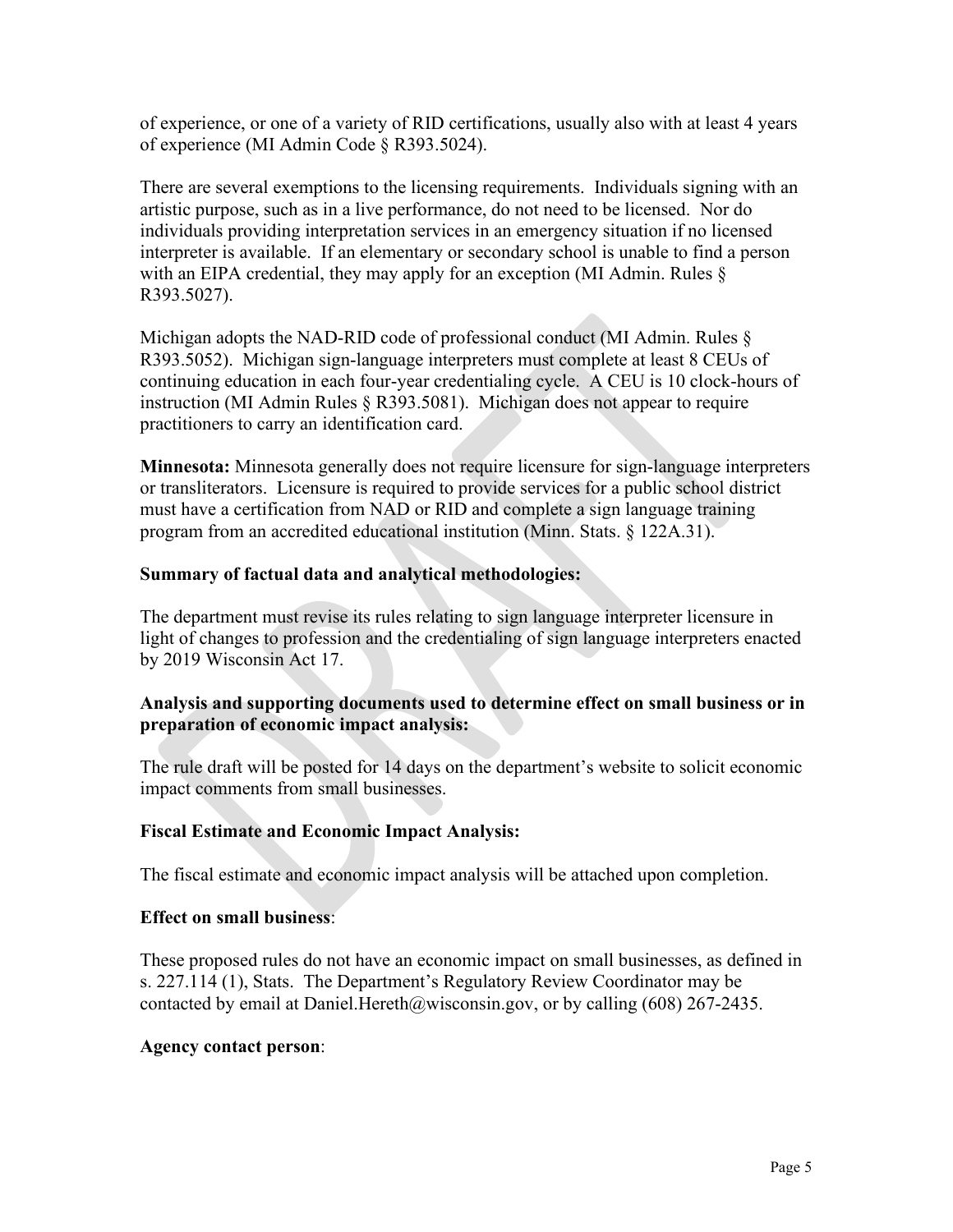Nilajah Hardin, Administrative Rules Coordinator, Department of Safety and Professional Services, Division of Policy Development, 4822 Madison Yards Way, P.O. Box 8366, Madison, Wisconsin 53708; telephone 608-267-7139; email at DSPSAdminRules@wisconsin.gov.

### **Place where comments are to be submitted and deadline for submission**:

Comments may be submitted to Nilajah Hardin, Administrative Rules Coordinator, Department of Safety and Professional Services, Division of Policy Development, 4822 Madison Yards Way, P.O. Box 8366, Madison, WI 53708-8366, or by email to DSPSAdminRules@wisconsin.gov. Comments must be received on or before the public hearing, held on a date to be determined, to be included in the record of rule-making proceedings.

------------------------------------------------------------------------------------------------------------ TEXT OF RULE

SECTION 1. SPS 200.01 is amended to read:

**SPS 200.01 Authority.** The rules in chs. SPS 200 to 202205 are adopted by the department and in consultation with the sign language interpreters council advisory committee pursuant to  $\frac{1}{2}$ , ss. 440.032 (6m)  $\left(\frac{d}{d}\right)$ , (7) (a) and (7) (b), Stats.

SECTION 2. SPS 200.02 is amended and renumbered to read:

**SPS 200.02 Definitions.** As used in chs. SPS 200 to 202 205:

**(1)** "Advocate" means an individual who provides assistance to an individual who is deaf, deaf-blind, or hard of hearing and may provide counsel, personal opinions, advice, and assist an individual in making personal decisions.

**(2)** "Client" means a deaf or hard of hearing person for whom a person provides interpretation services.

**(3)** "Committee" means the sign language interpreters advisory committee established under s.440.032 (6m), Stats.

**(2)(4)** "Conflict of interest" means a conflict, either actual or perceived, between the private interests, whether personal, financial, or professional, and the official or professional responsibilities of a DSPS-licensed interpreter, deriving from a specific interpreting situation.

**(3) (5)** "Consumer" means any individual or entity that is part of the interpreting situation, including individuals who are deaf, deaf-blind, hard of hearing, and hearing. **(4)** "Council" means the sign language interpreter council.

**(5) (6)** "Department" means the department of safety and professional services.

**(6) (7)** "DSPS" means the department of safety and professional services.

**(7) (8)** "Family member" means the spouse, child, grandchild, grandparent, aunt, uncle, brother, sister, parent, step-parent, step-child, step-brother, step-sister, foster child, or first cousin.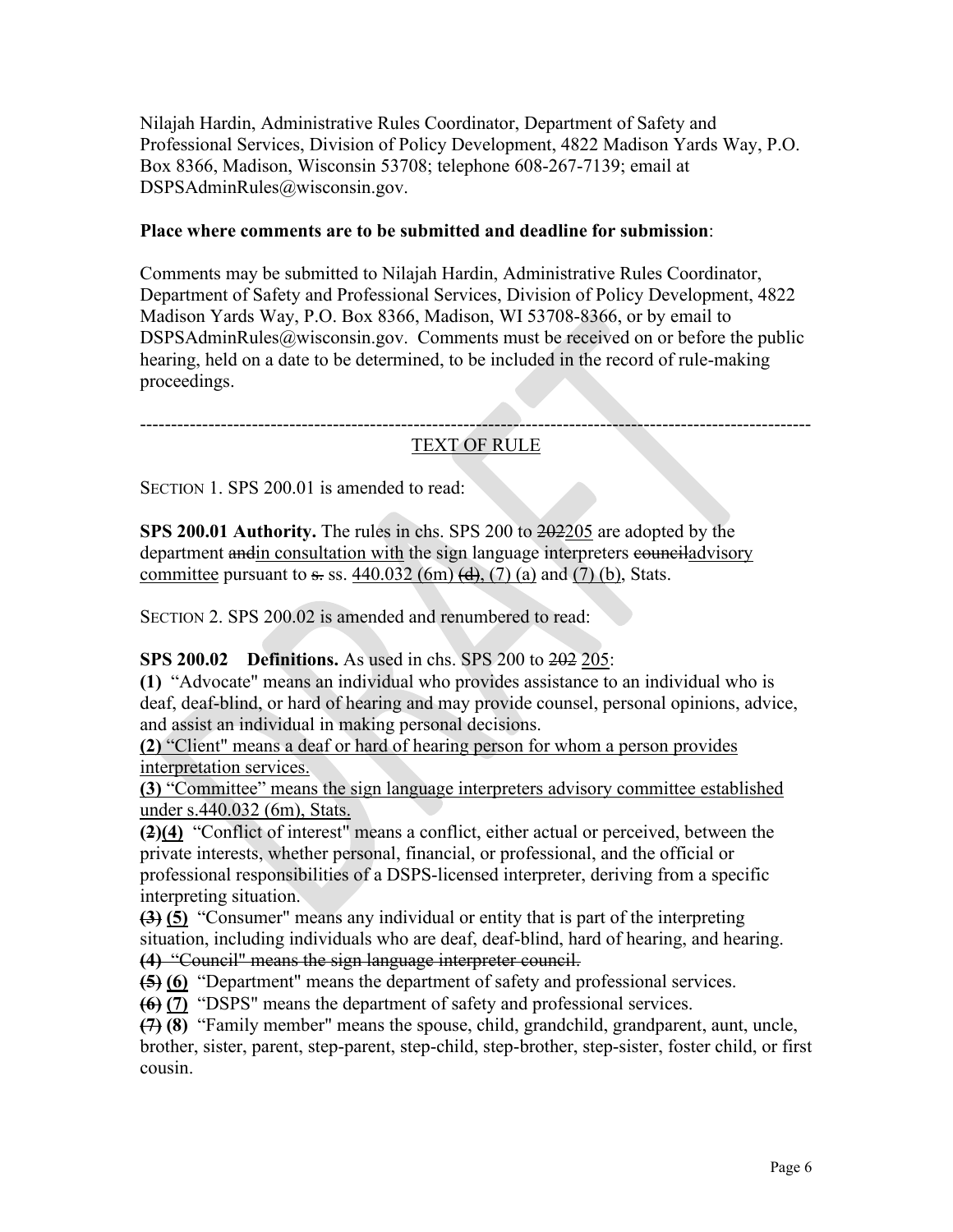**(8) (9)** "DSPS-licensed interpreter" means an individual who provides sign language interpreter services, for compensation, and who is licensed under s. 440.032 (3), Stats. **(9) (10)** "Interpreting situation" means any instance of a DSPS-licensed interpreter performing interpreting services for consumers.

**(10) (11)** "Interpreting" means rendering accurate and equivalent messages using sign language to facilitate cultural and linguistic communication.

**(12)** "Interpreter training program" means any postsecondary educational program that prepares individuals to provide sign language interpretation services to a client. **(13)** "Support service provider" means an individual who is trained to act as a link between a person who is deaf and blind and the person's environment.

**(11)(14)** "Unlicensed interpreter" means an individual who uses sign language to facilitate cultural and linguistic communication who is not licensed under s. 440.032 (3), Stats.

**(15)** "Wisconsin Interpreting and Transliterating Assessment" means a program administered by the department of health services to determine and verify the level of competence of communication access services providers who are not certified by the Registry of Interpreters for the Deaf, Inc., or its successor, the National Association of the Deaf or its successor, or other similar nationally recognized certification organization, or a successor program administered by the department of health services.

SECTION 3. SPS 201.01 (2) and (3) are amended to read:

**SPS 201.01 (2)** Failing to notify the department in writing within 30 days of any certification, verification, or membership required for licensure being revoked, suspended, expired, or invalidated. This may include certification, verification, or membership by or in National Association of the Deaf, Registry of Interpreters for the Deaf, Inc., Wisconsin Interpreting and Transliterating Assessment, Board for Evaluation of Interpreters, or any other certification determined to be substantially similar to certification by the National Association of the Deaf or Registry of Interpreters for the Deaf, Inc. by the department.

**(3)** Subject to reasonable accommodations for those with disabilities, Failing failing to notify the department in writing by mail within 48 hours if convicted of a crime as required under SPS 4.09 (2) within 30 days of being convicted of any crime.

Note: Required notice under this section should be mailed to the Department of Safety and Professional Services, P.O. Box 8935, Madison, WI 53708.

SECTION 4. SPS  $201.01(5)(c)$  is created to read:

**SPS 201.01 (5) (c)** Disclosure is necessary to comply with state or federal mandatory reporting requirements.

SECTION 5. SPS 201.01 (16) to (24) are amended and renumbered to read:

**(16)** Performing services in a medical, mental health treatment, or legal setting for a minor family member or person under the interpreter's legal guardianship, if there is an existing conflict of interest or if it would create a conflict of interest under sub. (15).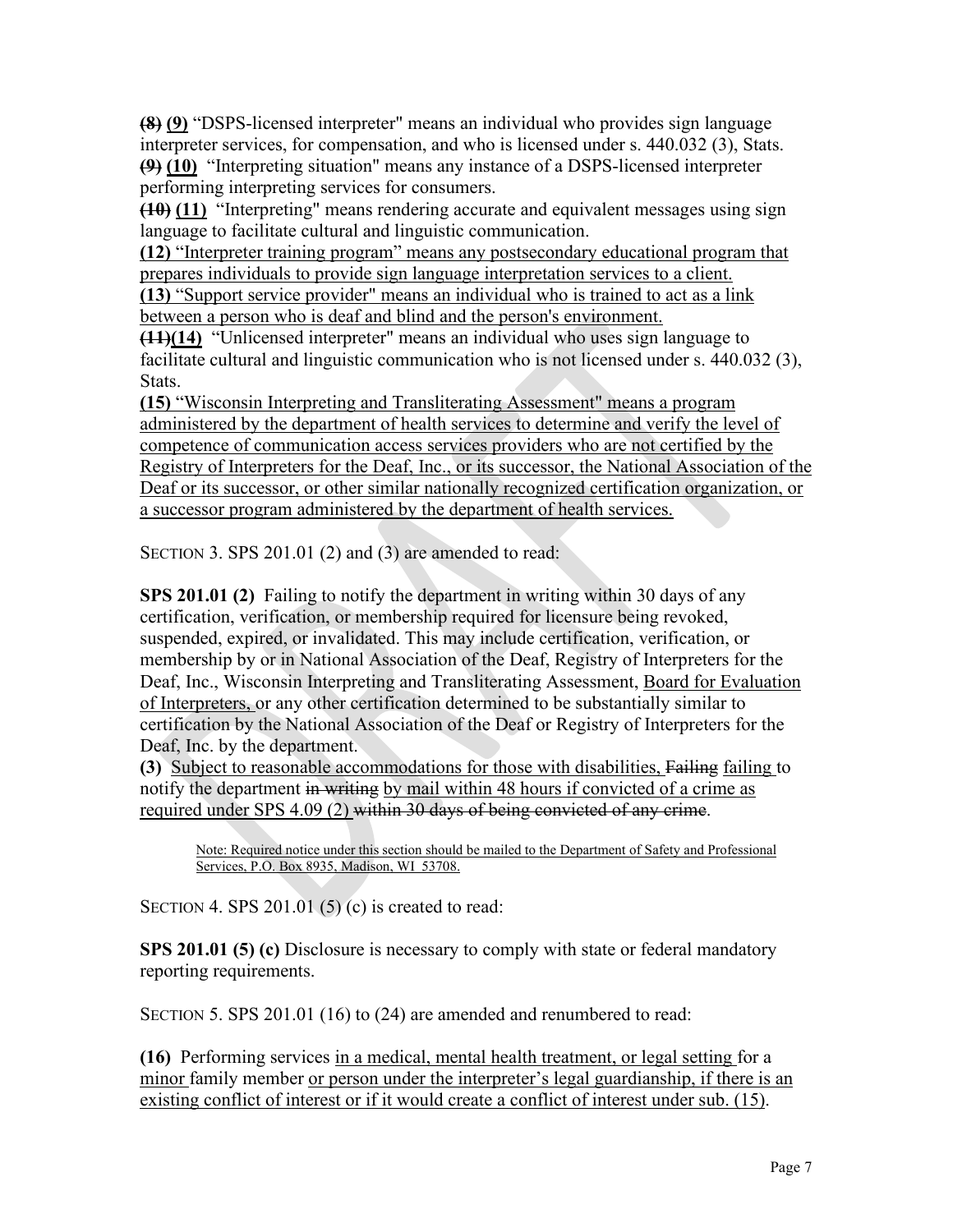**(17)** Performing services for an individual when the DSPS-licensed interpreter is the legal guardian for the individual.

**(1817)** Assuming dual or conflicting roles in interdisciplinary settings.

**(1918)** Using confidential interpreted information for personal, monetary, or professional gain or for the benefit of professional affiliations or entities.

**(2019)** Acting as an advocate while functioning as a DSPS-licensed interpreter or as an interpreting team member.

**(2120)** Being convicted of any state or federal crime which substantially relates to the practice of sign language interpreting, subject to ss. 111.321, 111.322, and 111.335, Stats. **(2221)** Failing to maintain ethical business practices whether in private practice or as an employee of an agency or other entity.

**(2322)** Failing to accurately represent the DSPS-licensed interpreter's qualifications, such as certification, education, and experience, failing to provide documentation of the DSPS-licensed interpreter's qualifications when requested, or failing to ensure that the DSPS-licensed interpreter's qualifications are accurately represented by any agencies or entities that contract for or schedule the DSPS-licensed interpreter's services.

**(2423)** Engaging in any harassing, intimidating, or coercive business tactics.

**(2524)** Failing to comply with continuing education requirements as mandated for its members by the Registry of Interpreters for the Deaf, Inc., the National Association of the Deaf, or their successors, or any other certifying organization that the department determines to be substantially equivalent to the Registry of Interpreters for the Deaf, Inc., the National Association of the Deaf, or their successors.

SECTION 6. SPS 201.01 (25), (26), and (27) are created to read:

**(25)** Failing to maintain a professional demeanor when working with consumers, colleagues, interns, or students.

**(26)** Failing to honor professional commitments or terminating assignments, unless fair and justifiable grounds exist.

**(27)** Failing to inform appropriate parties in a timely manner when delayed or unable to fulfill assignments.

SECTION 7. SPS 202 is repealed and recreated to read:

# CHAPTER SPS 202

#### SIGN LANGUAGE INTERPRETERS; LICENSURE EXEMPTIONS

**SPS 202.01 Temporary Exemption from Licensure.** An individual may apply for a temporary exemption from the sign language interpreter licensing requirements under s. 440.032 (3), Stats.

**(1)** An application for a temporary exemption shall include the following:

**(a)** A written statement on a form provided by the department explaining why the applicant is unable to obtain a license under s. 440.032 (3), Stats.

**(b)** Any relevant professional credentials held by the applicant.

**(c)** The duration for which the applicant is seeking a temporary exemption to the licensure requirement.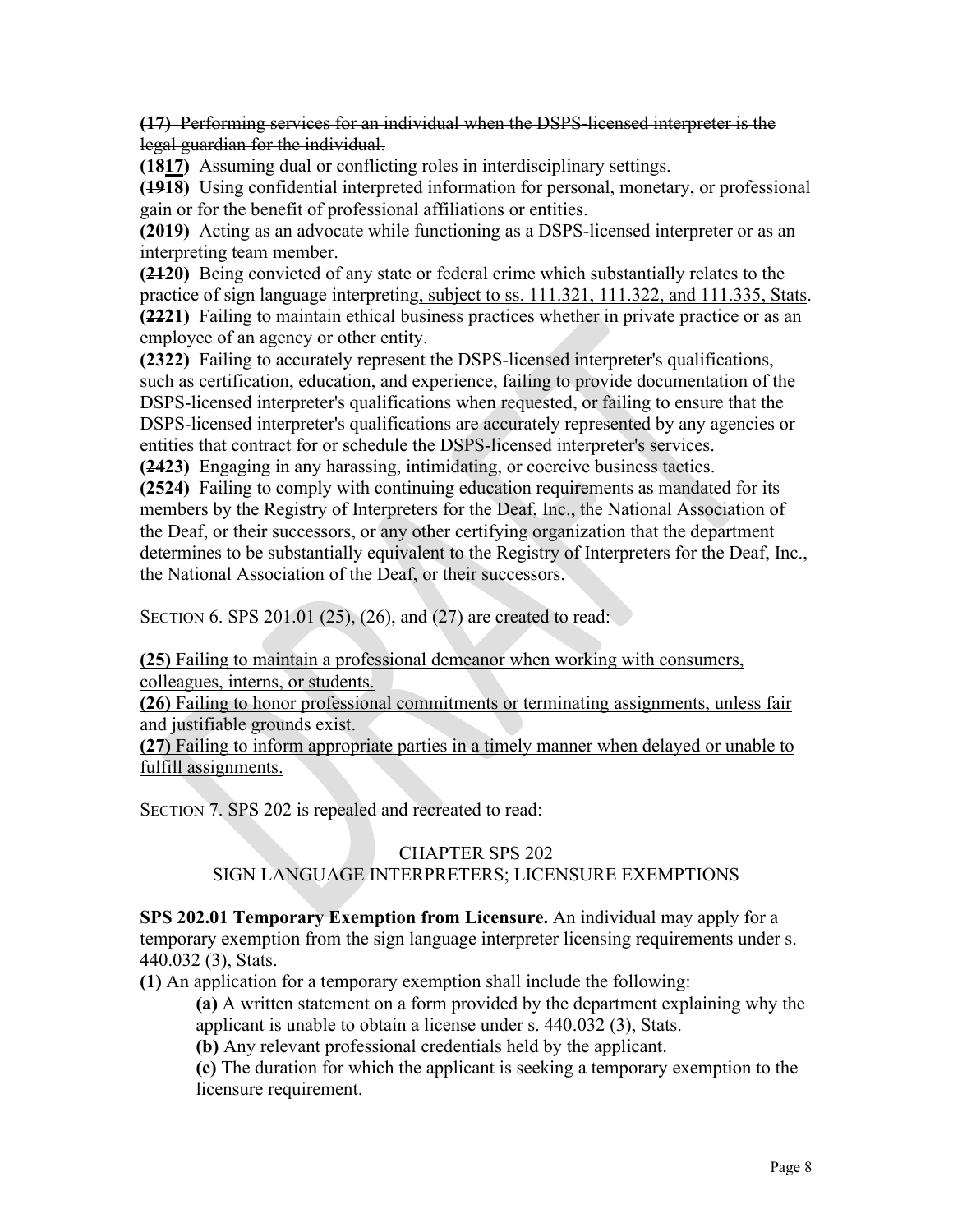**(2)** Requests for temporary exemptions are reviewed and approved by the department on a case by case basis in consultation with the committee.

**SPS 202.02 Permanent Exemption from Licensure.** An individual may apply for a permanent exemption from the sign language interpreter licensing requirements under s. 440.032 (3), Stats.

**(1)** An application for a permanent exemption shall include the following:

**(a)** A written statement on a form provided by the department explaining why the applicant is unable to obtain a license under s. 440.032 (3), Stats.

**(b)** If the applicant for a permanent exemption will be providing sign language interpretations services to a single client only, the individual's application shall identify that client.

**(2)** Requests for permanent exemptions are reviewed and approved by the department on a case by case basis in consultation with the committee.

**SPS 202.03 Exemption for Certain Services or Settings.** Licensure is not required to perform interpreting services if the circumstances of the interpreting services provided meet any of the following criteria enumerated in s. 440.032 (2) (b), Stats.:

**(1)** An individual interpreting at any school or school-sponsored event if the individual is licensed by the department of public instruction as an educational interpreter.

**(2)** An individual interpreting at a religious service or at a religious function, including educational or social events sponsored by a religious organization. This subdivision does not apply to an individual interpreting for a religious organization at a professional service provided or sponsored by the religious organization.

**(3)** A support service provider interpreting for the purpose of facilitating communication between an individual who provides interpretation services and a client of the individual. **(4)** An individual who, in the course of the individual's employment, provides interpretation services during an emergency unless the interpretation services are provided during a period that exceeds 24 hours.

SECTION 8. SPS 203, 204, and 205 are created to read:

# CHAPTER SPS 203 SIGN LANGUAGE INTERPRETERS; LICENSURE APPLICATIONS

# **SPS 203.01 Application for sign language interpreter—intermediate hearing**

**license**. An applicant for a sign language interpreter—intermediate hearing license shall submit the following:

**(1)** A completed application form.

**(2)** The fee required under s. 440.03 (9) (a), Stats.

**(3)** If the applicant has a pending charge or conviction record, all documentation necessary for the board to determine whether the circumstances substantially relate to the practice of sign language interpreting, subject to ss. 111.321, 111.322, and 111.335, Stats. **(4)** Documentary evidence of having met one of the following education and training requirements:

**(a)** Successful completion of each of the following: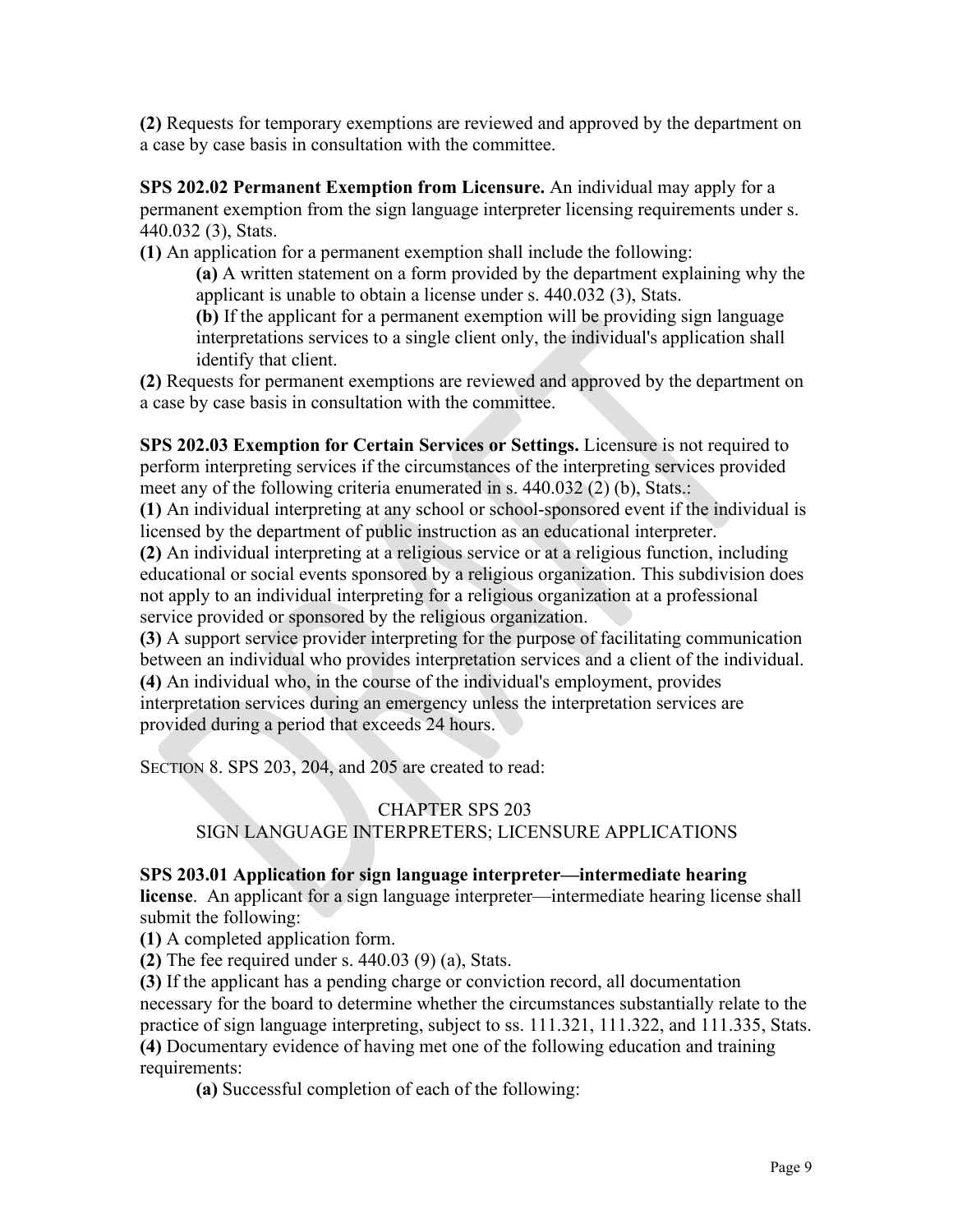1. At least an associate degree in sign language interpretation, or an equivalent degree as determined by the department after receiving advice from the committee.

2. Successful completion of an interpreter training program.

3. Passage of the basic performance examination of and certification by the Board for Evaluation of Interpreters, or its successor, or a substantially equivalent examination, as determined by the department after receiving advice from the committee.

**(b)** Successful completion of each of the following:

1. An associate degree in sign language interpretation before July 19, 2019.

2. Passage of the basic performance examination and certification by the Board for Evaluation of Interpreters, or its successor, or passage of a substantially equivalent examination, as determined by the department after receiving advice from the committee.

**(c)** Passage of the basic performance examination and certification by the Board for Evaluation of Interpreters, or its successor, or passage of a substantially equivalent examination, as determined by the department after receiving advice from the committee, before July 19, 2019.

#### **SPS 203.02 Application for a sign language interpreter— advanced hearing**

**license.** An applicant for a sign language interpreter—advanced hearing license shall submit the following:

**(1)** A completed application form.

**(2)** The fee required under s. 440.03 (9) (a), Stats.

**(3)** If the applicant has a pending charge or conviction record, all documentation necessary for the board to determine whether the circumstances substantially relate to the practice of sign language interpreting, subject to ss. 111.321, 111.322, and 111.335, Stats. **(4)** Documentary evidence of having met one of the following education and training requirements:

**(a)** Successful completion of each of the following:

1. At least an associate degree in sign language interpretation, or an equivalent degree as determined by the department after receiving advice from the committee.

2. Successful completion of an interpreter training program.

3. Passage of one of the following examinations:

a. The advanced or master performance examination of and is certified by the Board for Evaluation of Interpreters, or its successor.

b. The examination for and holds the national interpreter certification issued by the Registry of Interpreters for the Deaf, Inc., or its successor.

c. A substantially equivalent examination, as determined by the department after receiving advice from the committee.

**(b)** The applicant was issued before July 19, 2019, and maintains in good standing, any one of the following: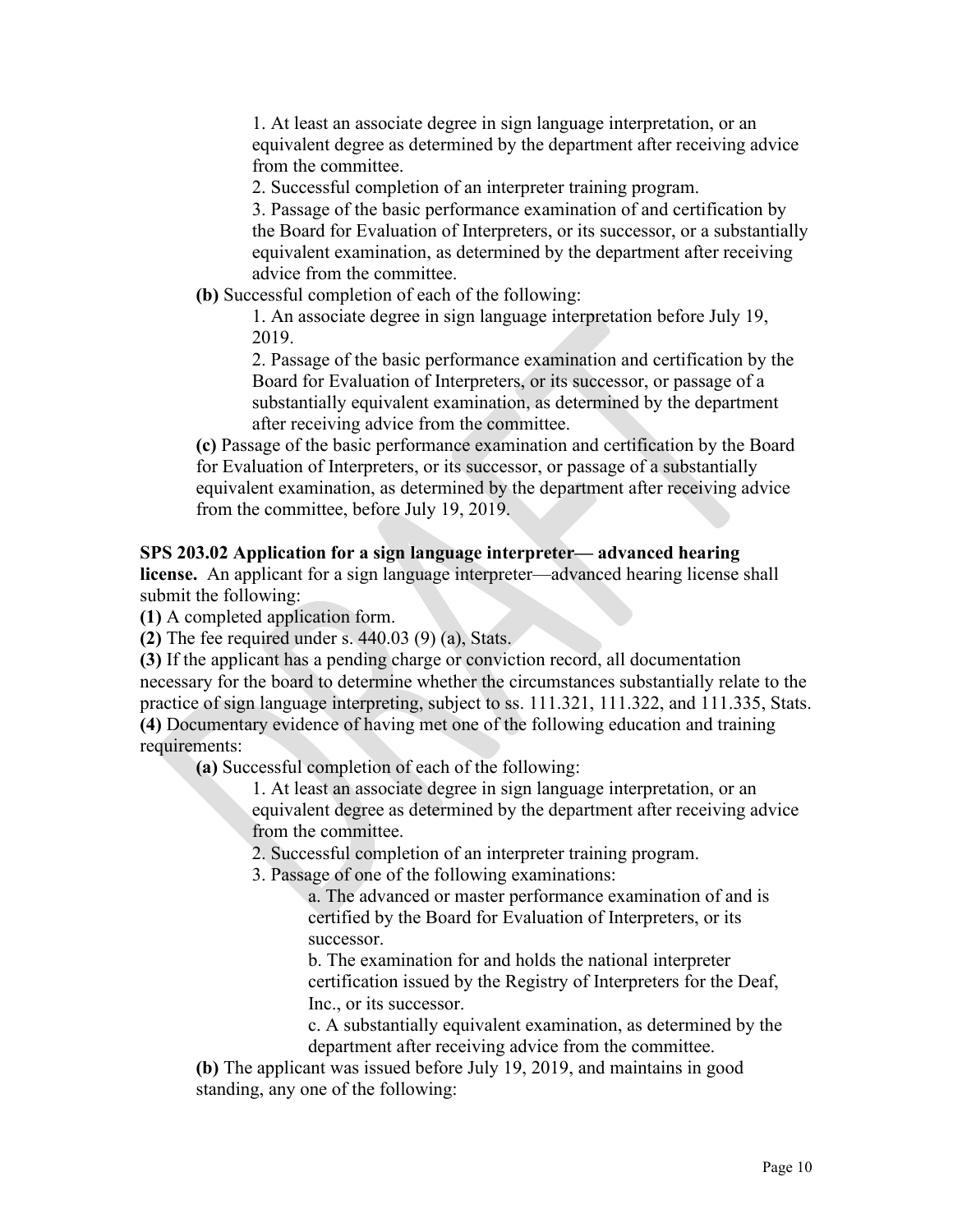1. The national interpreter certification (NIC), advanced or master level national interpreter certification (NIC-Advanced or NIC-Master), certificate of interpretation (CI), certificate of transliteration (CT), comprehensive skills certificate (CSC), master comprehensive skills certificate (MCSC), interpretation certificate (IC), or transliteration certificate (TC), issued by the Registry of Interpreters for the Deaf, Inc., or its successor.

2. The National Association of the Deaf III, IV, or V certification.

3. The advanced or master certification of the Board for Evaluation of Interpreters or its successor.

# **SPS 203.03 Application for a sign language interpreter— intermediate deaf**

**license.** An applicant for a sign language interpreter—intermediate deaf license shall submit the following:

**(1)** A completed application form.

**(2)** The fee required under s. 440.03 (9) (a), Stats.

**(3)** If the applicant has a pending charge or conviction record, all documentation necessary for the board to determine whether the circumstances substantially relate to the practice of sign language interpreting, subject to ss. 111.321, 111.322, and 111.335, Stats. **(4)** Documentary evidence of having met all the following education and training requirements:

**(a)** The applicant holds a high school diploma or its equivalent, as determined by the department after receiving advice from the committee.

**(b)** Successful completion of at least 40 hours of a deaf interpreter training curriculum approved by the department after receiving advice from the committee.

**(c)** Successful completion of at least 16 hours of sign language interpretation services-related training approved by the Registry of Interpreters for the Deaf, Inc., or its successor or the Board for Evaluation of Interpreters or its successor, or substantially equivalent training, as determined by the department after receiving advice from the committee.

**(d)** Successful completion of American sign language linguistics I and II or substantially equivalent coursework, as determined by the department after receiving advice from the committee.

**(5)** Letters of recommendation from at least 2 individuals who hold a sign language interpreter—advanced deaf license, a certified deaf interpreter certification issued by the Registry of Interpreters for the Deaf, Inc., or its successor, or an equivalent certification, as determined by the department after receiving advice from the committee. Taken in the aggregate, the letters of recommendation shall verify that the applicant has successfully completed at least 25 hours of observing sign language interpretation services provided to clients.

#### **SPS 203.04 Application for a sign language interpreter— advanced deaf license.**An applicant for a sign language interpreter—advanced deaf license shall submit the

following:

**(1)** A completed application form.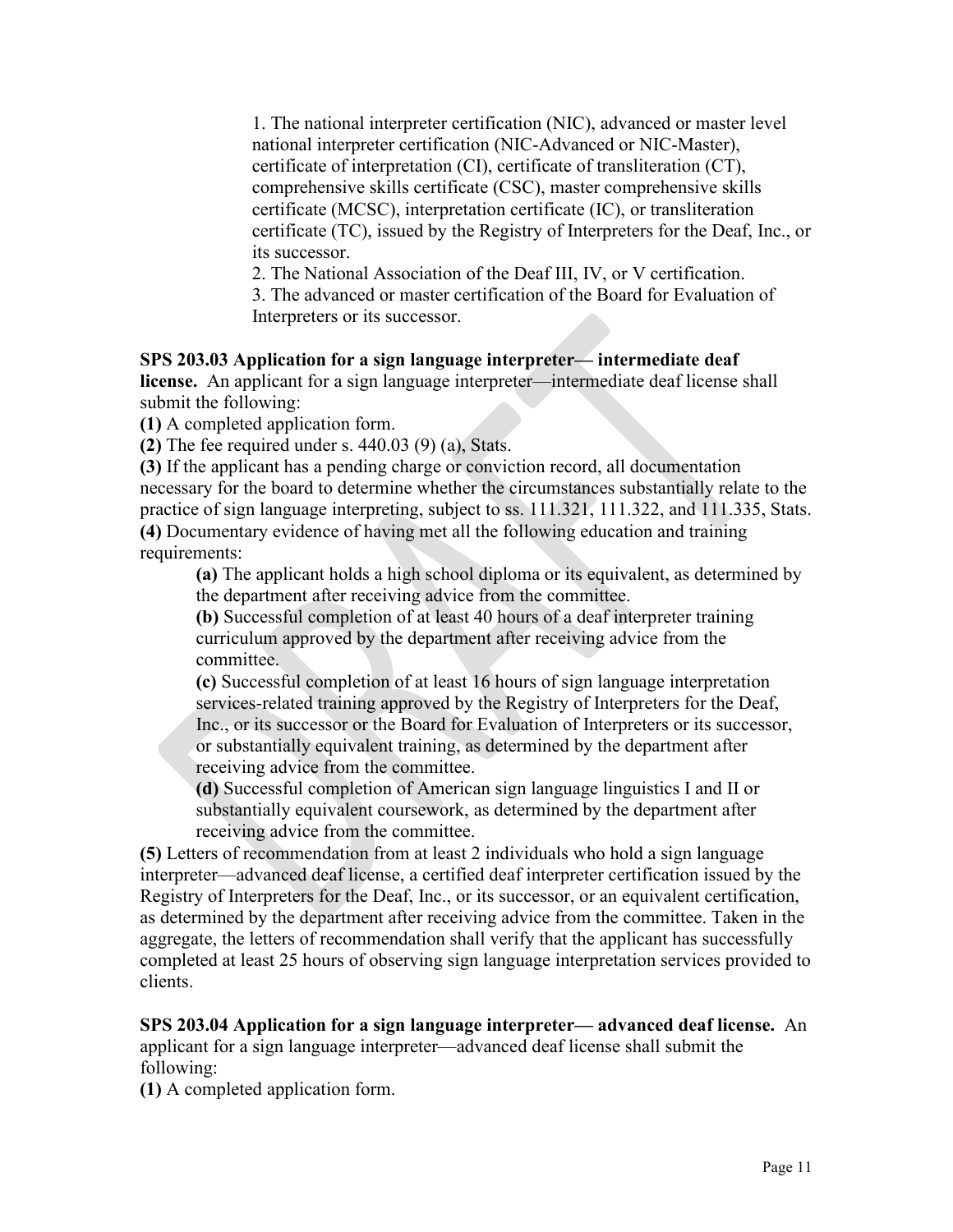**(2)** The fee required under s. 440.03 (9) (a), Stats.

**(3)** If the applicant has a pending charge or conviction record, all documentation necessary for the board to determine whether the circumstances substantially relate to the practice of sign language interpreting, subject to ss. 111.321, 111.322, and 111.335, Stats. **(4)** Documentary evidence of having met all the following education and training requirements:

**(a)** An associate degree or alternate education pathway approved by the department with advice from the committee.

**(b)** Certified deaf interpreter certification issued by the Registry of Interpreters for the Deaf, Inc., or its successor or an equivalent certification, as determined by the department after receiving advice from the committee.

# CHAPTER SPS 204 SIGN LANGUAGE INTERPRETERS; IDENTIFICATION CARDS

**SPS 204.01 Identification card required.** Interpreters licensed by the department must carry an identification card as identified under s. 440.032 (5m), Stats. at all times while providing sign language interpretation services to clients for compensation and must be shown by the interpreter upon request.

**SPS 204.02 Content and Format.** The identification card referenced in s. SPS 204.01 shall include all the following information:

**(1)** The interpreter's full name.

**(2)** The interpreter's licensure category, and whether the interpreter is qualified under ch. SPS 205 to interpret in a mental health or legal setting, including color coding as follows:

**(a)** Intermediate hearing and deaf licenses shall be color-coded yellow.

**(b)** Advanced hearing and deaf licenses shall be color-coded green.

**(c)** A blue sticker if the individual is qualified under ch. SPS 205 to interpret in a mental health setting.

**(d)** A silver sticker if the individual is qualified under ch. SPS 205 to interpret in a legal setting.

**(3)** Any applicable licensure restriction.

**(4)** A statement whether the interpreter is authorized by the supreme court to act as a qualified interpreter in court proceedings under s. 885.38 (2) and whether that authorization is provisional.

**SPS 204.03 Identification Card Renewal.** The identification card shall be provided with approved license by the department and be valid until a license expires. An identification card is reissued at renewal and when any changes in personal information or licensure categories required information for the card has changed and reported by the licensee. Interpreters are required to maintain a valid and correct identification card. Request for changes to identification cards

**Note:** Request for changes in personal information under this section should be requested to the Department of Safety and Professional Services, P.O. Box 8935, Madison, WI 53708 or online at www.dsps.wi.gov .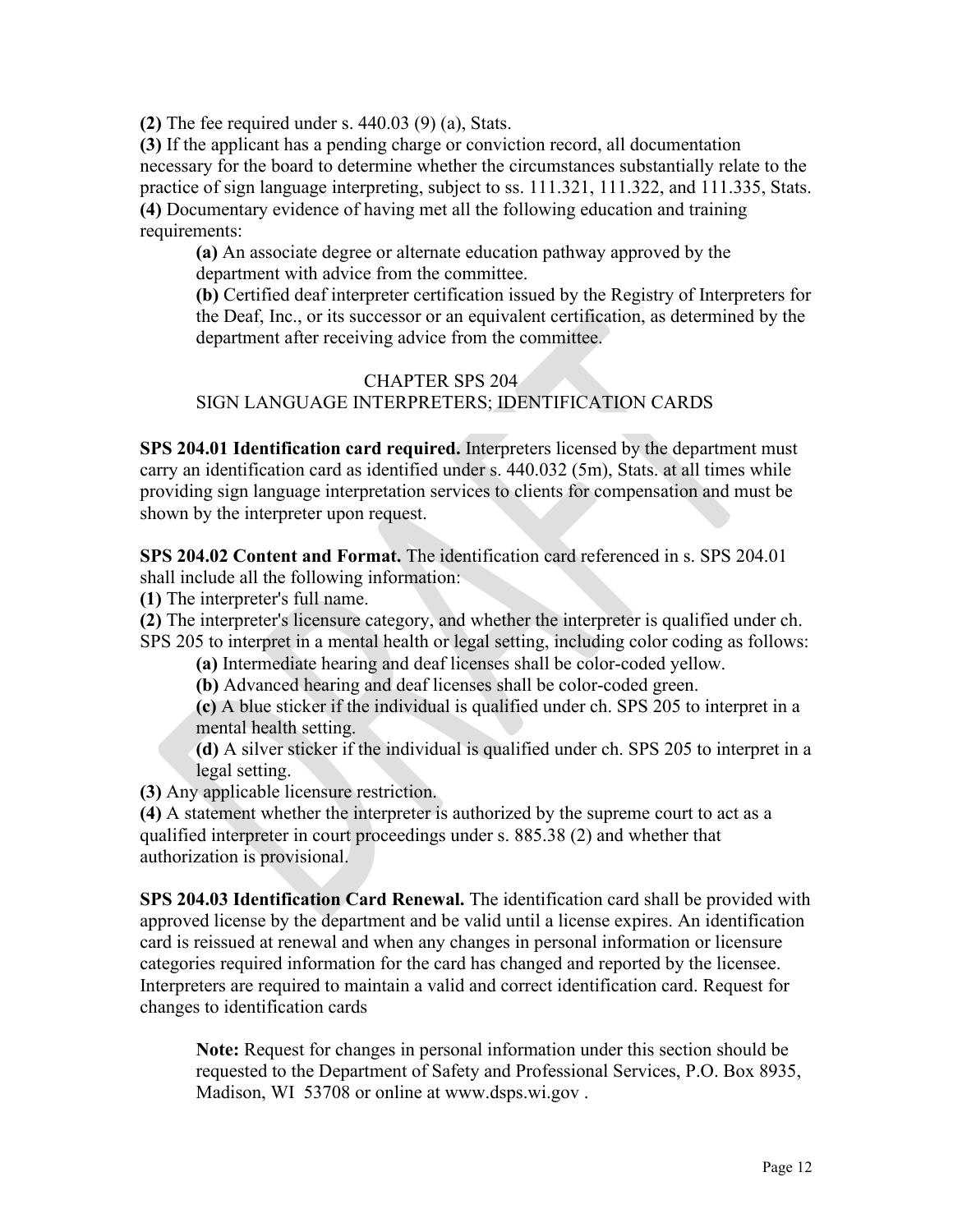**SPS 204.04 Effective Date of Identification Card.** Requirements under SPS 204.01 are effective when a license is issued under s. 440.032 and as outlined in SPS 204.02.

### CHAPTER SPS 205

# SIGN LANGUAGE INTERPRETERS; SCOPE OF PRACTICE RESTRICTIONS

#### **SPS 205.01 Definitions.** In this chapter:

**(1)** "Acute mental health crisis" means any situation in which a person's behavior puts them at risk of hurting themselves or others or prevents them from being able to care for themselves or to function effectively in the community.

**(2)** "Medical setting" means any interpretation situation involving the diagnosis, treatment, or prevention of illness or injury, not including treatments that are considered mental health treatments under sub. (3).

**(3)** "Mental health treatment setting" means an interpretation situation involving any of the following settings or situations:

(a) Psychiatric, psychological, or neuropsychological evaluations.

(b) Mental health or substance use assessments or screenings.

(c) Court ordered mental health, behavioral health, or substance use disorder treatments.

(d) State and county facilities that house individuals with mental illness, mental health, or substance use disorder diagnoses.

(e) Legal settings involving mental health, behavioral health, or substance use disorder concerns.

(f) An acute mental health crisis.

(g) Evaluation, diagnosis, or treatment of minors or those under guardianship relating to mental health, behavioral health, and substance use disorder concerns.

**(4)** "Legal setting" means any interpretation situation involving consultation with an attorney, law enforcement related setting, or during any immigration related proceedings, for the purposes of obtaining legal advice, any interpretation situation involving a negotiation or meeting in which one of the parties is represented by an attorney, or any interpretation situation taking place within a law enforcement setting, immigration proceeding or courts of the State of Wisconsin.

**(5)** "Team interpreting" means the practice of using two or more interpreters who work together to provide interpretation for an individual, either due to a speech impairment, hearing loss, deafness, deaf-blindness, or other disability, so that the individual can adequately hear, understand, or communicate effectively in English.

#### **SPS 205.02 Provision of services in a medical setting.**

Only persons who meet one of the following criteria may provide sign language interpretation services in a medical setting:

**(1)** Holds a sign language interpreter - intermediate hearing license under s. SPS 203.01 and is team interpreting with a person who is licensed either as a sign language interpreter - advanced hearing license under s. SPS 203.02 or licensed as a sign language interpreter – advanced deaf license under s. SPS 203.03.

**(2)** Holds a sign language interpreter – advanced hearing license under s. SPS 203.02.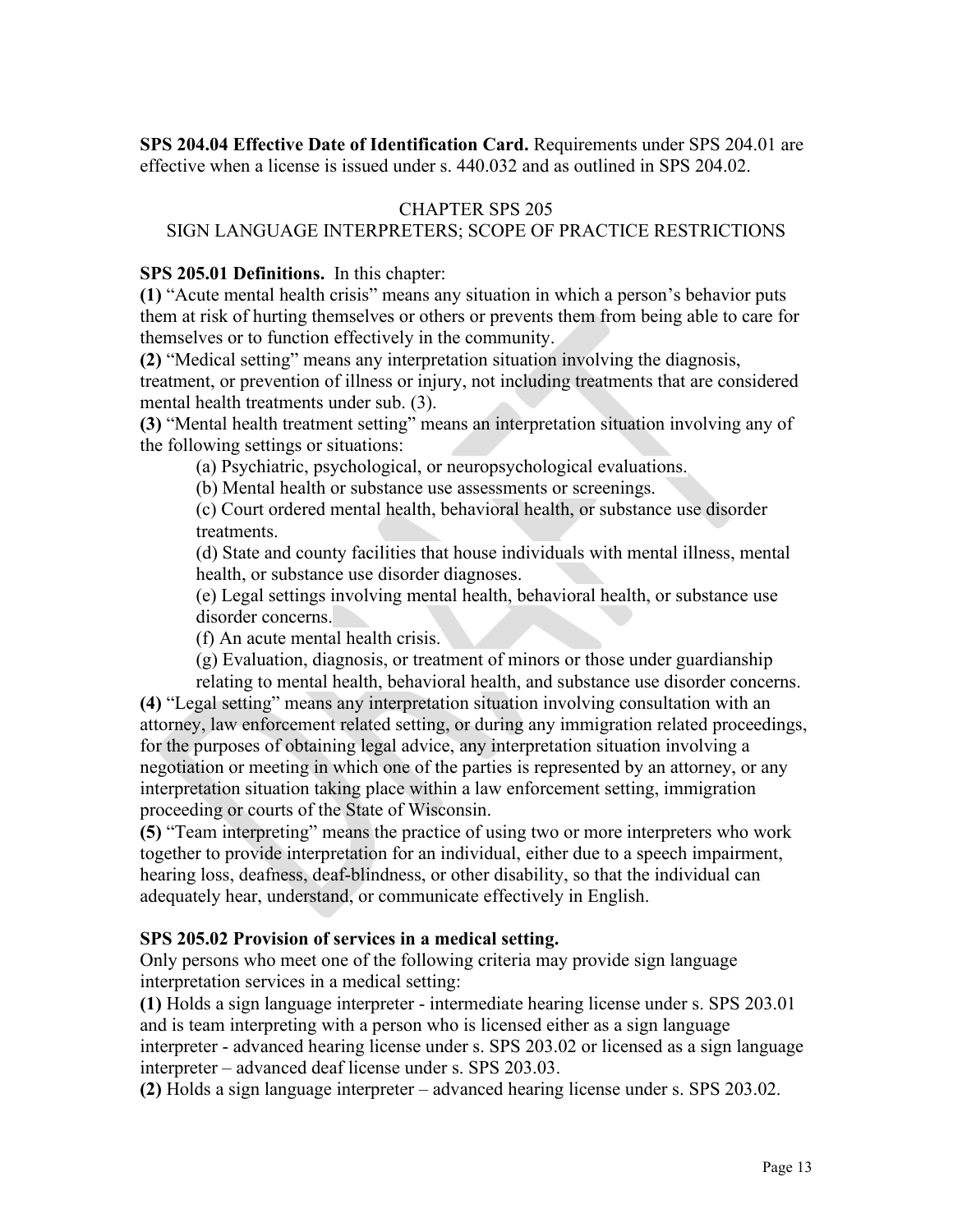**(3)** Holds a sign language interpreter – intermediate deaf license under s. SPS 203.03. **(4)** Holds a sign language interpreter – advanced deaf license under s. SPS 203.04.

**SPS 205.03 Provision of services in a mental health treatment setting.** This section only applies to applications for licensure received on or after September 1, 2023. Only persons who hold the qualified equivalency from the Alabama Department of Deaf Services, within the previous 5 years may provide sign language interpretation services in a mental health treatment setting. Persons who do not hold the qualified equivalency must meet the following criteria to provide sign language interpretation services in mental health treatment setting:

- **(1)** Are recognized by the department as a Qualified Mental Health Interpreter (QMHI) and
- **(2)** Holds either a sign language interpreter advanced hearing license under s. SPS 203.02, or a sign language interpreter – advanced deaf license under s. SPS 203.04 and
- **(3)** Submits the following documentation to the department for completing a minimum of 40 clock hours within the previous two-year license cycle, in approved training including:

**(a)** Mentoring and supervision skills.

1. Interpreting methods and appropriate use of simultaneous, consecutive, and narrative interpreting.

2. Knowledge of the difference between interpreting and communication assistance or language intervention.

3. Identifying care providers, identifying mental health disciplines, and familiarity with milieus and settings.

4. The role of an interpreter as a professional consultant.

5. Professional boundaries.

6. Confidentiality and privilege, including abuse reporting, the duty to warn, and protections specific to Wisconsin statute.

**(b)** Mental health knowledge.

1. Mental health issues and treatment options in Wisconsin.

2. Specialized vocabulary used in psychiatric settings in both the source and the target languages.

3. Psychopathologies, including knowledge of the names of the major mental illnesses treated in both the target and source languages.

4. Symptomology of major mental illnesses experienced by the patients as presented within the psycholinguistic context of the target language group.

5. Assessment methods and understanding of the impact of interpretation when doing an assessment.

6. Etiology and its impact on mental health, hearing loss, and language.

**(c)** Cultural competency.

1. Treatment approaches.

2. Impact of cultural influences on assessment and treatment.

3. Inpatient settings and the various staff that will be working in those settings and how interpreting and cultural differences can influence therapeutic relationships in those settings.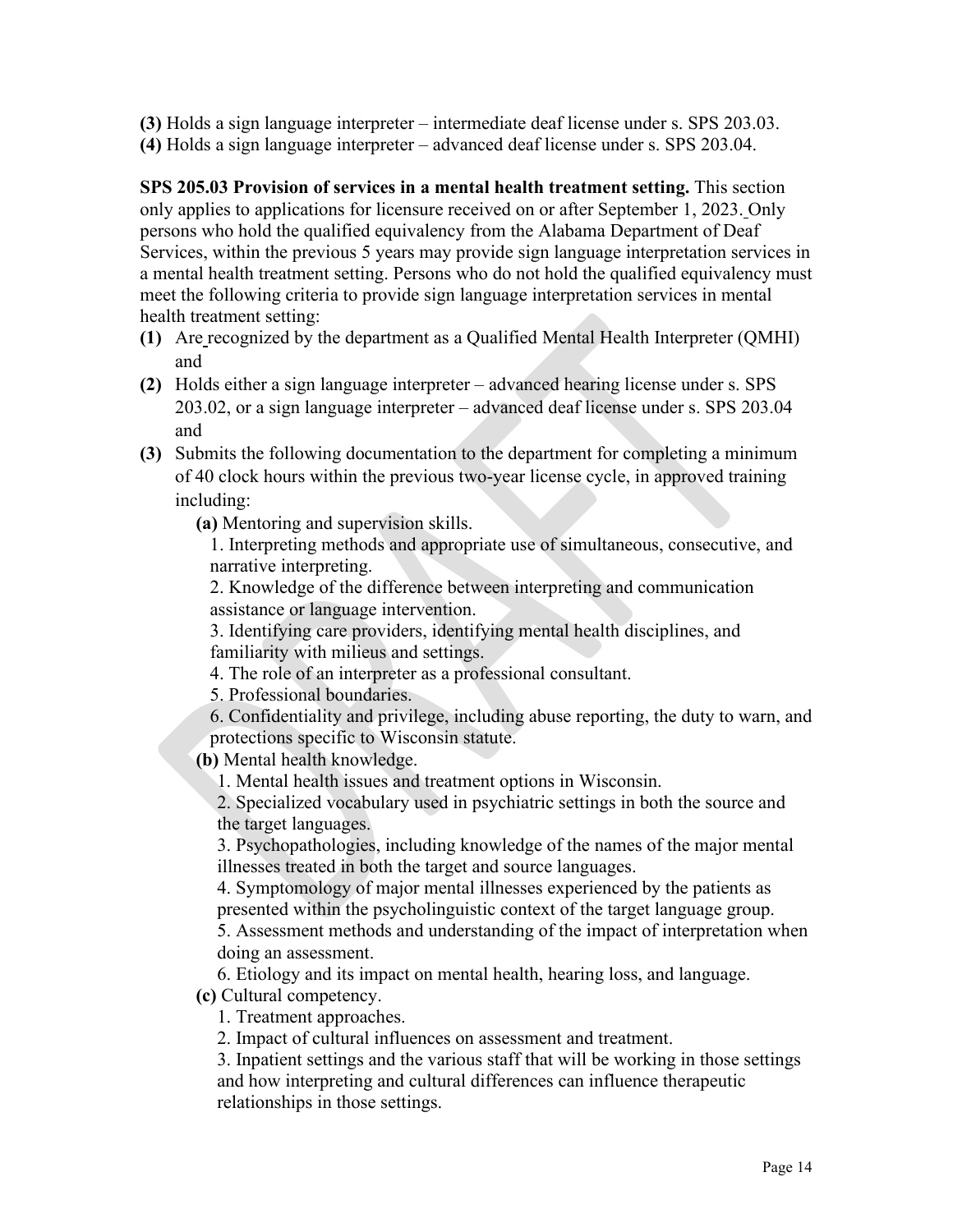4. Outpatient settings, self-help and support groups and the specialized vocabulary used in those groups.

5. Influence of interpreting and cultural differences on therapeutic relationships in both inpatient and outpatient settings.

6. Cultural views of mental illness, mental health, behavioral health, and substance abuse specific to the populations the interpreter works with.

7. Constructs of deafness and hearing loss relative to majority/minority cultures and pathological models.

8. Sociological impact of cross-cultural mental health service provision and the impact of an interpreter on the therapeutic dyad.

9. The impact of stereotypes on mental health service delivery.

**(d)** Substance use disorders.

1. Specialized vocabulary used in substance use disorder treatment in both the source and the target languages.

2. Substance use disorder theory and issues involving substance use disorder.

3. Assessment methods and treatment approaches.

**(e)** Issues involving developmental disability and any additional disabilities and the role culture and language plays in providing services to people with developmental disabilities or additional disabilities.

**(f)** Practice competencies.

1. Personal safety issues, including an understanding of at-risk conduct and personal boundaries as it applies to mental health interpreting work and an awareness of de-escalation techniques and universal precautions.

2. Assessing communication effectiveness

3. Matching the interpreting method with the client and the setting.

4. The impact of emotionally charged language.

5. Unusual or changed word or sign selection.

6. Linguistic dysfluency or marked changes in linguistic fluency within a psycholinguistic context.

7. Conveying information without alteration, emotional language without escalation, and ambiguous or emotionless language.

8. Isolating peculiar features of eccentric or dysfluent language use.

9. Reading client case documentation and recording appropriate documentation of linguistic significance.

10. Personal mental health issues and maintaining the personal mental health of the interpreter.

11. The impact of personal issues on the interpreting process.

12. Awareness of countertransference in the interpreter and familiarity with transference to the clinician or to the interpreter.

**(4)** Submits documentation to the department indicating that the individual has completed a 40 clock hour supervised practicum within one year meeting all the following requirements:

**(a)** The practicum site must be primarily clinical in nature.

**(b)** The site is approved by the practicum supervisor.

**(c)** The work must be direct interpreting and may not be social in nature.

**(d)** The practicum must involve both in-patient and out-patient practice.